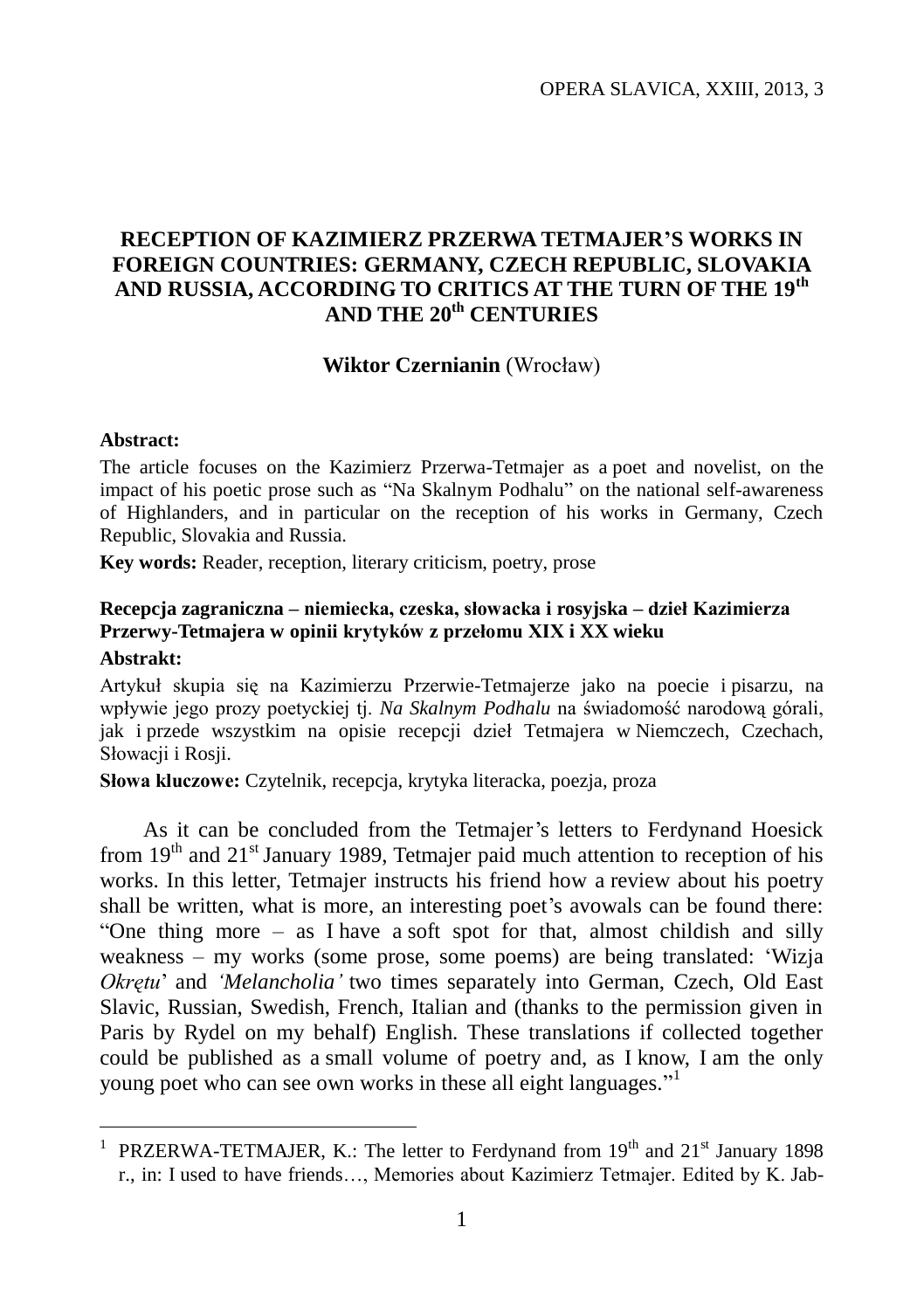#### OPERA SLAVICA, XXIII, 2013, 3

This fact was also presented by the Polish press, e.g. in 1903: "European Literature treats the poetry of our poet with the highest dilligence. *'Otchłań'* was translated by P. Maternowa into Czech language and published as an illustrated edition printed by Jos. R. Vilimka in Prague; *'Otchłań'* will be also translated into German by I. v. Immendorf (Grafin Castel), and into Italian language translated by Marya Rygierówna. '*Wrażenia'* was translated plenty times into German and printed by German magazines in Vien, Berlin and Prague; *'Panna Mery'* was translated by W. Ziffer from Vien, *'Melancholia'* and *'Wrażenia'* will be released together in one book by Munich publisher Marchlewski & Co. Additionally, a book edition of Tetmajer's Highlander novels in German is being prepared *(Aus der Tatra)*." 2

The fact that Polish literature, in general, at that times was translated frequently is really worth emphasizing, because that means that translated Tetmajer's works were not an unusual literary phenomenon, but the number of languages into which his poetry was translated is definitely impressive (according to 'Nowy Korbut' until the year 1918 i.a. German, Czech, Slovak, Russian, French, English, Italian, Serbo-Croatian, Swedish, Hungarian, Bulgarian, Latvian<sup>3</sup>). As Juliusz Kaden-Bandrowski claims it was a time of "expansion of Polish book, i.e. between years 1900–1933, which was very characteristic period of time for Polish literature". 4 The biggest number of reviews about translations of Tetmajer's works were connected with translations into German, subsequently into Czech and Slovak, finally into Russian. The same sequence is used for presentation of particular foreign recepions and popularity, which is strongly connected them in this article.

# **The German language reception**

<u>.</u>

The German language reception of Tetmajer was significantly intensified by the release of collection of Highlander novels *Na Skalnym Podhalu*. In 1903 Lviv magazine 'Gazeta Lwowska' announced that: 'N. Wiener Tagblatt'provided the content of the reading about the Tetmajer's work, which was presented in Vien by

łońska, Wyd. Literackie, Kraków 1972, s. 603. I mentioned i.a. the Tetmajer's foreign reception in the book.: W kręgu Kazimierza Przerwy-Tetmajera. Studia i szkice. Wyd. ATUT, Wrocław 2009.

<sup>&</sup>lt;sup>2</sup> No author (T. Grabowski?), Tetmajer u obcych. "Tygodnik Ilustrowany" 1903, No 1, p. 18.

<sup>&</sup>lt;sup>3</sup> Bibliografia literatury polskiej: Nowy Korbut. Vol. 16. Part One. Literatura Pozytywizmu i Młodej Polski. Warszawa 1980, Publ. PIW, keyword: Tetmajer Kazimierz Przerwa (1865–1940), p. 31 at al.

<sup>4</sup> KADEN-BANDROWSKI, J.: Przedmowa, to: A. Guttry, J. Muszyński, Książka polska zagranicą (w językach obcych). Literatura, plastyka, muzyka 1900–1933. Wystawa listopad/grudzień 1933. Warsaw 1933, p. V.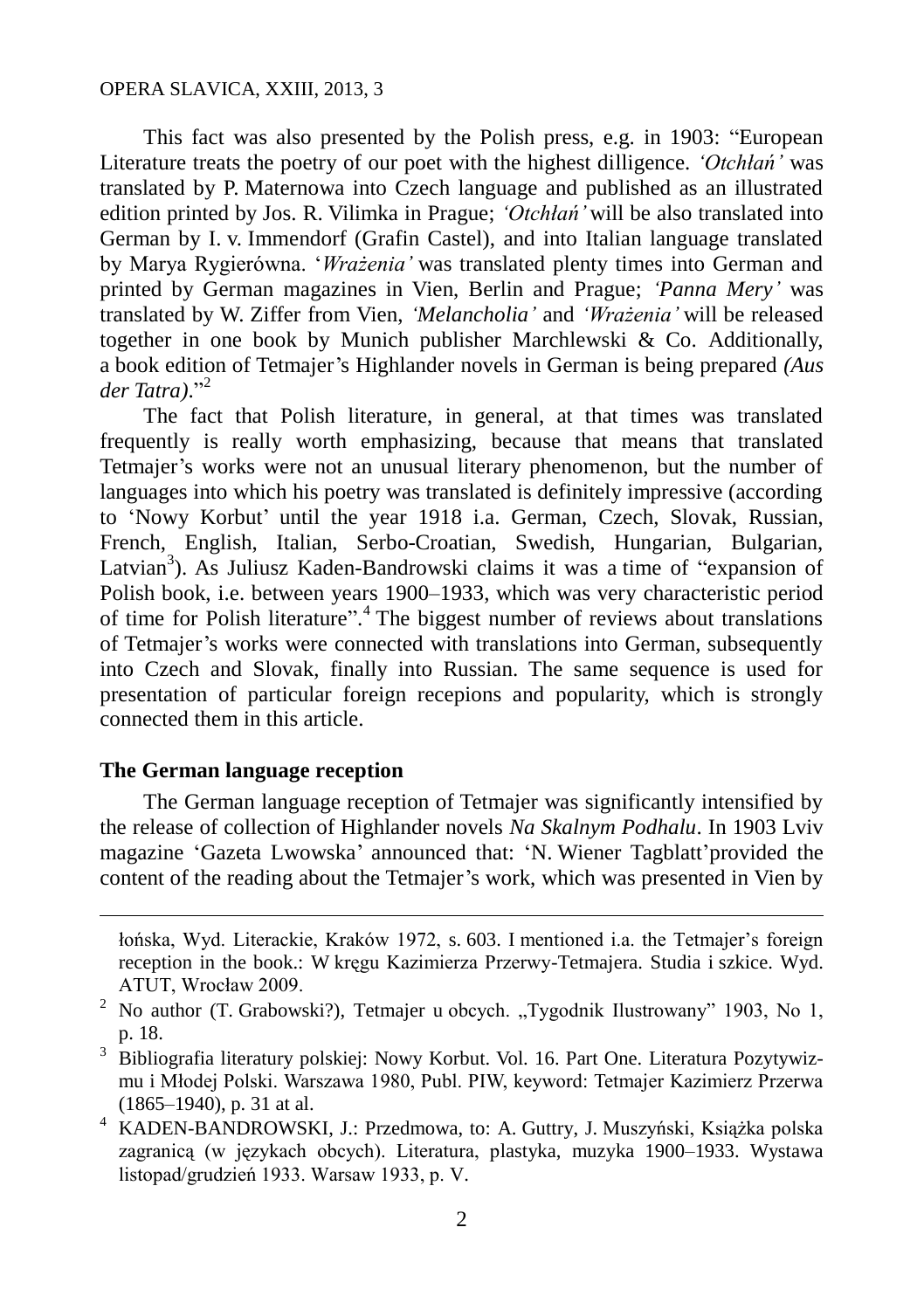M. Necker, who "characterised the totality of Tetmajer's work and expressed a lot of appreciation towards it, […] he also commented its recent phase: Tetmajer's talent hits a pick in the Highlander stories, which became a kind of a frontier post for him and his literature. […] M. Necker claimed that the Highlander novels will bring the fame and popularity to the author in foreign countries."<sup>5</sup>

The above-mentioned speaker appeared to be a good vaticinator, as a short time after his speech: "the publishing house J. Marchlewski & Co. released the recent collection of Tetmajer's stories *Na Skalnym Podhalu* entitled *Aus der Tatra*. This translation was published almost simultaneously with the original collection of stories and undoubtably will reach numerous German-speaking readers."<sup>6</sup> It definitely happended. The above-mentioned translation was believed to be creative in both Polish and German press, e.g. in 1904 in Warsaw magazine 'Słowo' and Vien magazine 'Wien. Zeit': "One of the most popular daily newspapers in Vien 'Wien. Zeit' printed an excellent article about Kazimierz Tetmajer and his recent book *Na Skalnym Podhale.* One of the main reasons of publishing this article was connected with the outstanding translation of this book into German provided by J. von Immendoft. This article, written by one of the most prominent Vien critics, is provided directly to our readers in order to allow them to notice easily how valued is this famous Polish poet abroad."<sup>7</sup> The exact edition seems to be significant here, that is why, we provide full bibliographical description – *Aus der Tatra. Erzahlungen von Kazimierz Przerwa-Tetmajer. Autorisierte Uebersetzung von J. Immendorf.* Munchen 1904. publishing house Dr. J. Marchlewski & Co. Verlag Slavischer und Nordischer Literatur.

As the political activity of Marchlewski will not be presented here intentionally, his publishing activity is worth mentioning. All the more reason, that his letters to Tetmajer from years 1902–1903 remained. These letters were fortunatelly released by Zbigniew Jabłoński.<sup>8</sup> In the introduction to these letters Jabłoński claims that: "Marchlewski's intention was to support and popularize the most interesting and valuable achievements of contemporary literature created in Slavic and North-European countries, especially most significant works of Polish literature."<sup>9</sup> That is why, the main Marchlewski's activity was focused on

<u>.</u>

<sup>&</sup>lt;sup>5</sup> No author, Kazimierz Tetmajer. N. Wiener Tagblatt. "Gazeta Lwowska" 1903, No 51.

No author, Notatki literackie. "Ogniwo" 1903, No 31, p. 738. Unattainable, for Tetmajer, popularity amoung German readers was possessed by Przybyszewski. See: MATUSZEK, G.: Der geniale Pole? Niemcy o Stanisławie Przybyszewskim (1892– 1992), Cracow 1996.

No author, Tetmajer w Niemczech. "Słowo" 1904, No 13.

<sup>8</sup> JABŁOŃSKI, Z.: Listy Juliana Marchlewskiego do Kazimierza Przerwy-Tetmajera. Przygotował do druku, wstępem i przypisami opatrzył... "Rocznik Biblioteki PAN w Krakowie". Rok VI. 1960. Wrocław 1962, s. 267–278.

 $9$  Ibidem, p. 268.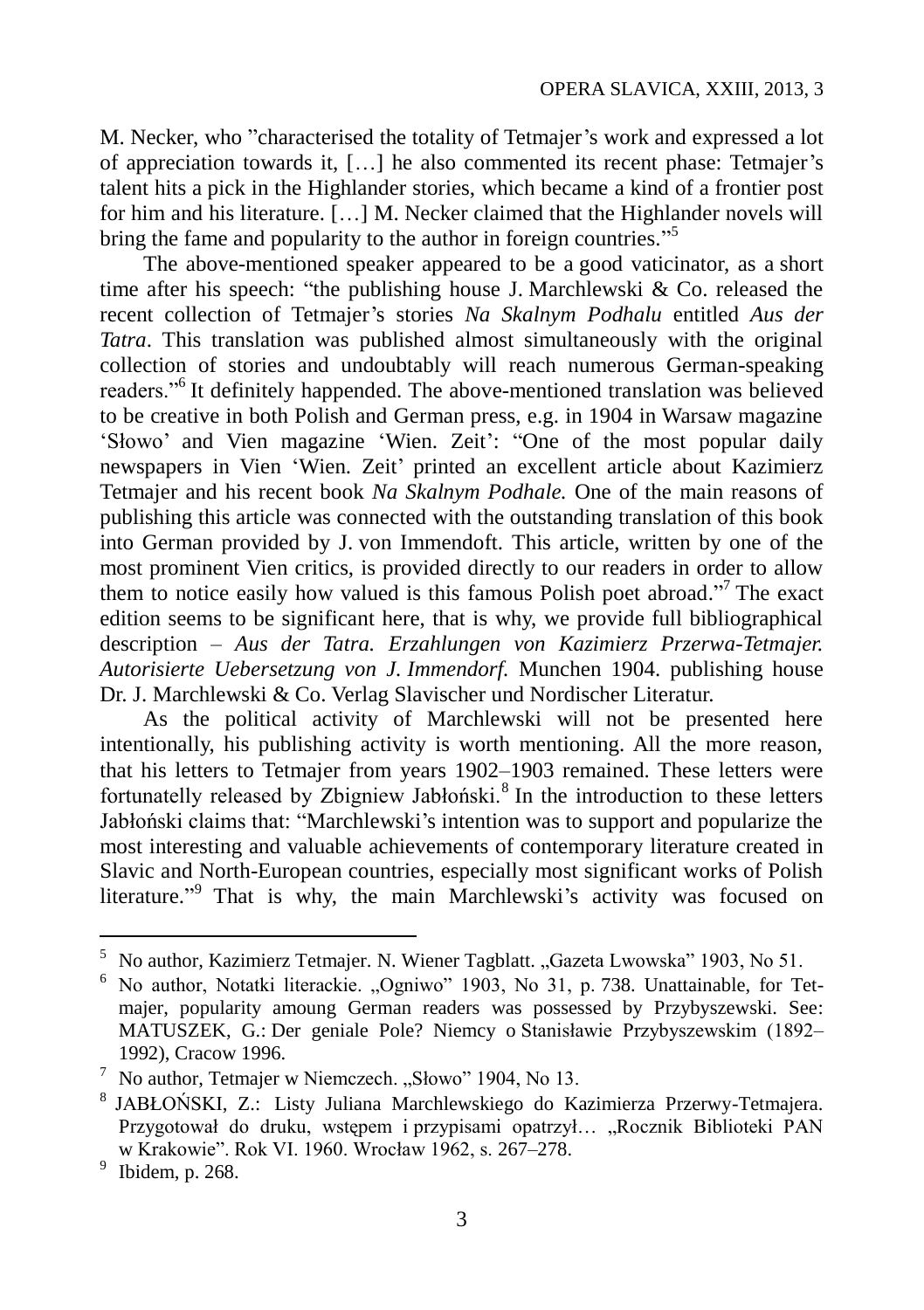"attempts of making Tetmajer's works available to foreign readers by translating them into German."<sup>10</sup> In the letter from  $24<sup>th</sup>$  November 1902 Marchlewski wrote about his convincement that translations of Tetmajer's works would provide success: "That is obvious that when we release the first volumes of your work and they will become popular  $- I$  am confident that they will – translators will fight for your every single piece of work like bees around the honeypot [p. 271]." In order to confirm his words the publisher provides detailed, even technical background of edition of *Aus der Tatra* in the letter from  $6<sup>th</sup>$  December 1902: "The novels printed will have circulation of 5000, but we still did not decided if we set the price 1.00 or 1.50 Mark. [...] Despite these above-mentioned, I truly believe that, additionally we will sell the right to reprint your works to various magazines […]. I would like to emphasize the fact that the circulation of 5000 pieces is not a big circulation (including Austria, Switzerland or United States) as far as Germany is concerned. […] What is more, the review copies will be sent to all influential and serious magazines. […] Additionally, we will send to you as many copies as you would like to receive, in accordance with your demands. The preferable title shall be short but earthy: *Aus der Tatra*. Erzählungen von etc. Could you accept that please? [p. 275]." Tetmajer obviously agreed to that, as he expected to receive 20 % of the total revenue.

Finally, Marchlewski published translation of *Melancholie* entitled: *Melancholie*. Deustch von J. Immendorf, München 1904. The author of translations of two works of Tetmajer, who used a nickname 'J. Immendorf' was countess Castell, exactly Philippine Castell Ruedenhausen née Haas. She was strongly connected with Poland due to the marriage of her daughter, Désirée, with Stanisław Romer, it was one of the reasons why she was translating many Polish works into German. <sup>11</sup> Marchlewski was fascinated by the works of Tetmajer, especially by novels *Na Skalnym Podhalu*. He expressed that honestly in digression found in other letter from  $27<sup>th</sup>$  January 1903: "I would like to thank you for delight I found while reading lyric about Jasiek Mosiężny. I was transported with joy how beautiful this poem is! I am constantly admiring this jewel and I almost know the whole story by heart. Even I am a tough man, I was touched during reading this poem to my lady [i.e. his wife, Marta Marchlewska, also a translator of Polish works into German] while she was weeping. All in all, without doubts it is as beautiful as the Polish poetry can be! You will definitely gain new admirers and give us, 'everymen', the moments of true pleasure and delight. Thank you! [p. 277]."

It is probable that Marchlewski was talking also about Tetmajer's compatriots who lived in Germany, as the poet himself was eager to provide them

<sup>&</sup>lt;sup>10</sup> Ibidem.

 $11$  Ibidem, p. 270, footnote 3.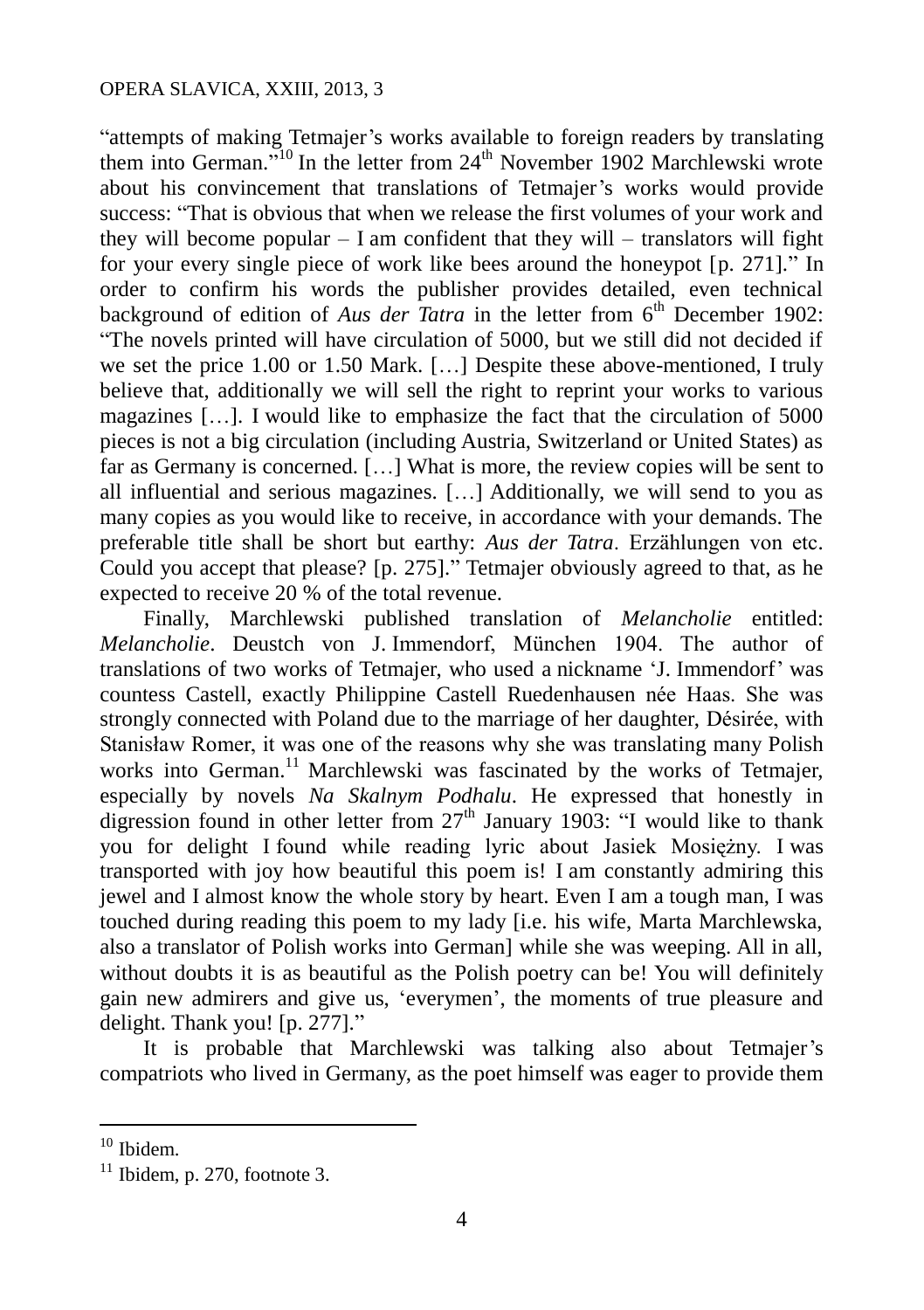the readings of his works. Such reading, which took place in Vien, was described in 1905 by 'Gazeta Lwowska': "We have just received information from Vien that on Thursday evening,  $11<sup>th</sup>$  this month, plenty of significant members of the local Polish colony gathered in order to listen to the works of Kazimierz Przerwa- -Tetmajer, presented in the interpretation of the author-poet. The considerable part of audience knew Przerw-Tetmajer previously from Poland, but for many spectators is was the first time they met and heard this poet, who is one of the most popular members of modern, Young Polish literature – the author, whose poems and novels are appreciated by both Polish and foreign readers."<sup>12</sup>

Another proof that Tetmajer's works were significant for German readers is an utterance of the German translator, Binjamina W. Segela, who released some Tetmajer's works in 1899 in the magazine 'Aus Fremden Zungen', and who wrote to the poet in the letter from  $1<sup>st</sup>$  August 1900: "I am not a professional translator and I translate these texts which I admire only. I would like to tell you that translating Ksiądz Piotr was not a duty, but a great pleasure and delight"<sup>13</sup>. Another comment provided by German critic Otton Hausner was included in 'Kurier Warszawski' in 1905: "As it was already mentioned by our correspondent from Vien, the new Otton Hausner's article, which was printed in 'Neue freie Presse' was mainly dealing with Tetmajer's *Melancholie,* as well as some other general comments about recent Polish belles-lettres were included in it. This is an extract from this article: "First of all, Tetmajer is an artist of the word, or, as it is widely, but often incorrectly understood, he is a lyrist in all his works. Hovewer, it cannot be concluded that his lyrical talent precludes his epic talent. […] His lyrical works are full of outstanding richness and lavishness, therefore, he is undoubtably perceived as the most prominent lyrist in the contemporary Polish literature. In his poetry we can easily find influence of the Western culture, but he is never an imitator or a mannered reproducer, […]. Despite his German-sounding surname, Tetmajer reveals in his works that his spirit is Polish to the core, but he does not become blindingly obvious in that and do not affect the issue of races. He always speaks to us with straightforwardness of the real artist. But his soul is definitely Polish."<sup>14</sup>

As far as the German-sounding of the poet's name is concerned, as we know, it was a reason of the confusion described in i.a. 'Wędrowiec' in 1901: "In German magazine 'Magazin für die Literatur des Auslandes' the article about Polish young poets could be found. Reffering to the German-sounding names of some of our Polish auhors (Tetmajer, Oppman, Lange) hakatic press with their

 $12$  No author, Notatki literacko-artystyczne. Z Wiednia. "Gazeta Lwowska" 1905, No 10.

<sup>13</sup> JABŁOŃSKI, Z.: Op. cit., p. 273, footnote 3.

<sup>&</sup>lt;sup>14</sup> No author, Przegląd prasy zagranicznej. Niemcy o literaturze polskiej. "Kurier Warszawski" 1905, No 69.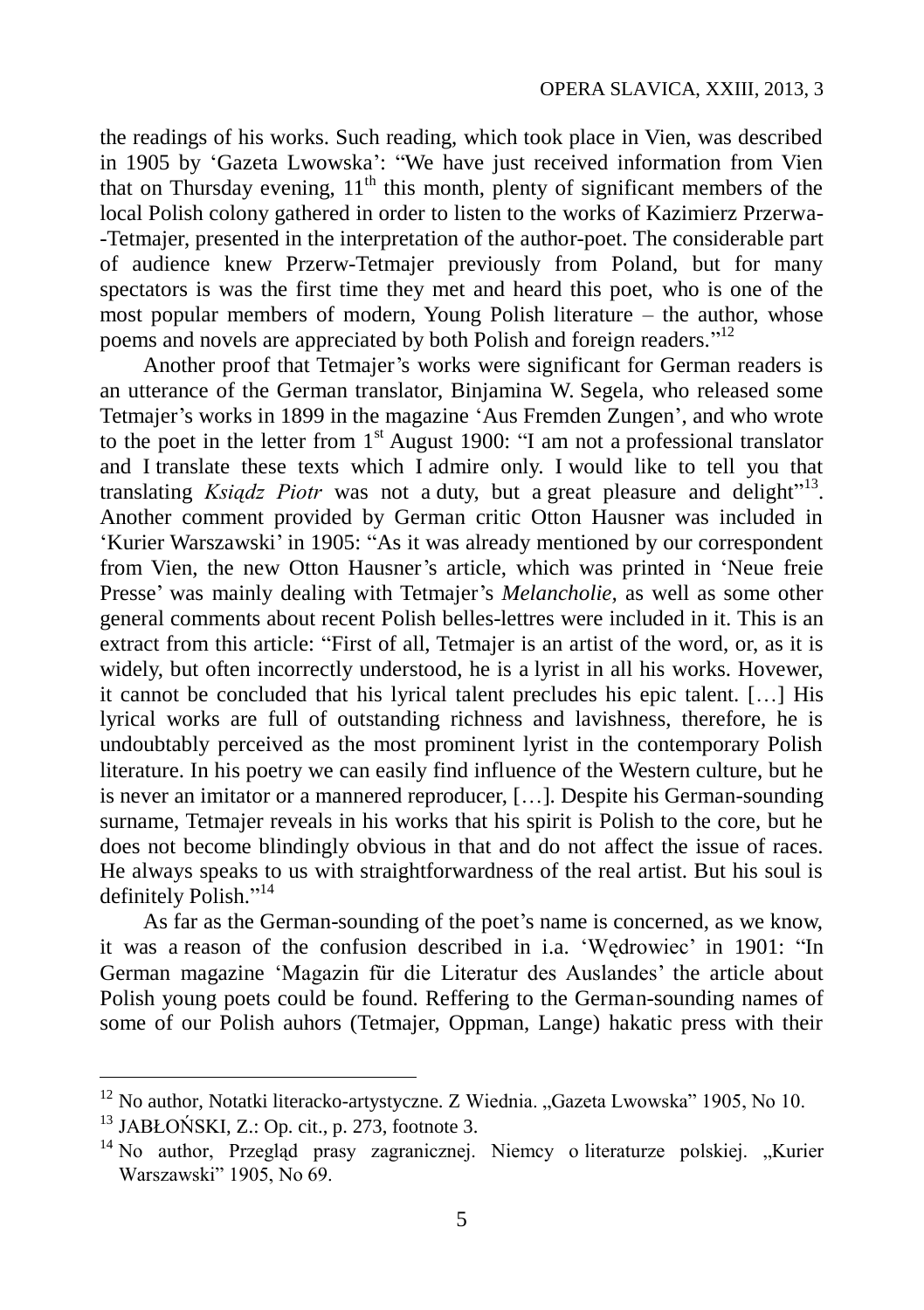### OPERA SLAVICA, XXIII, 2013, 3

pangermanisation officiousness claimed that they descend from Germans and that the German blood is the only thing, which provides strenght and intelligence to Polish people. Immediately after that event, a talented poet Kazimierz Przerwa- -Tetmajer, who felt aggrieved and resentful, sent a letter to 'Kurier Warszawski' with his detailed lineage of Polish noble, which was confirmed in Galicja in 1794. As the protest of Kazimierz Przerwa-Tetmajer is obvious and easy to be understand, the hakatic's willingness to absorb people who are not members of German nation is definitely unreasonable and childish. All in all, the sounding of the name is neither a proof nor a document of one's nationality."<sup>15</sup>

German reception of some Tetmajer's works was definitely symphatetic. Such opinions of German critics were connected mainly with poetry and novels *Na Skalnym Podhalu*. Simultaneously with the critics' acceptance of Tetmajer's works, their popularity was also growing. It was documented by various translations, which reflected contemporary fashion and literal tastes, which were characteristic for German-speaking readers.

### **The Czech reception**

1

The Czech reception – according to Józef Magnuszewski – "it is a period of time, in which Kazimierz Przerwa-Tetmajer's works were connected with Czech literature in years 1898–1916. This period started with print of Adolf Černy's translations in 'Slovanski Prehled' and ended with the announcement of Czech Academy connected with the release of 2-volume Tetmajer's selection of poems translated by Franciszek Kvapil, published by *The Collection of Word Poetry.* This choice was a some kind of summary and closing of the whole period. […] Tetmajer was a writer who was eagerly translated, as a poet he received a mention by Czech Academy, which placed him in its publihing house together with the most prominent world writers. Unfortunately this success could be considered as an 'academic' achievement only, as Tetmajer did not play a significant role in the literary life of Czech Republic, especialy in comparison with another coetaneous poet, Przybyszewski."<sup>16</sup> This Tetmajer's distinction was described in Polish press by A. B. Dostal in 1916: "Polish writing, which is unjustly misprized and generally not well-known in our country, is represented by outstanding works of Kazimierz Przerwa-Tetmajer, whose 2-volume *Poetry* selected and translated by Kvapil, comprised two last volumes of Otton's *Zbiornik poezji światowej*  [Collection of World Poetry]. [...] The Kvapil's choice reflects, as always, the perfect insights in works created by this outstanding genius".<sup>17</sup>

 $15$  No author, Światła i cienie. "Wędrowiec" 1901, No 23, p. 447.

<sup>16</sup> MAGNUSZEWSKI, J.: Korespondencja Kazimierza Przerwy-Tetmajera z Franciszkiem Kwapilem. Wrocław 1951, s. 4–5.

 $17$  DOSTAL, A. B.: Czesi o Tetmajerze. ..Tygodnik Ilustrowany" 1916, No 37, p. 443.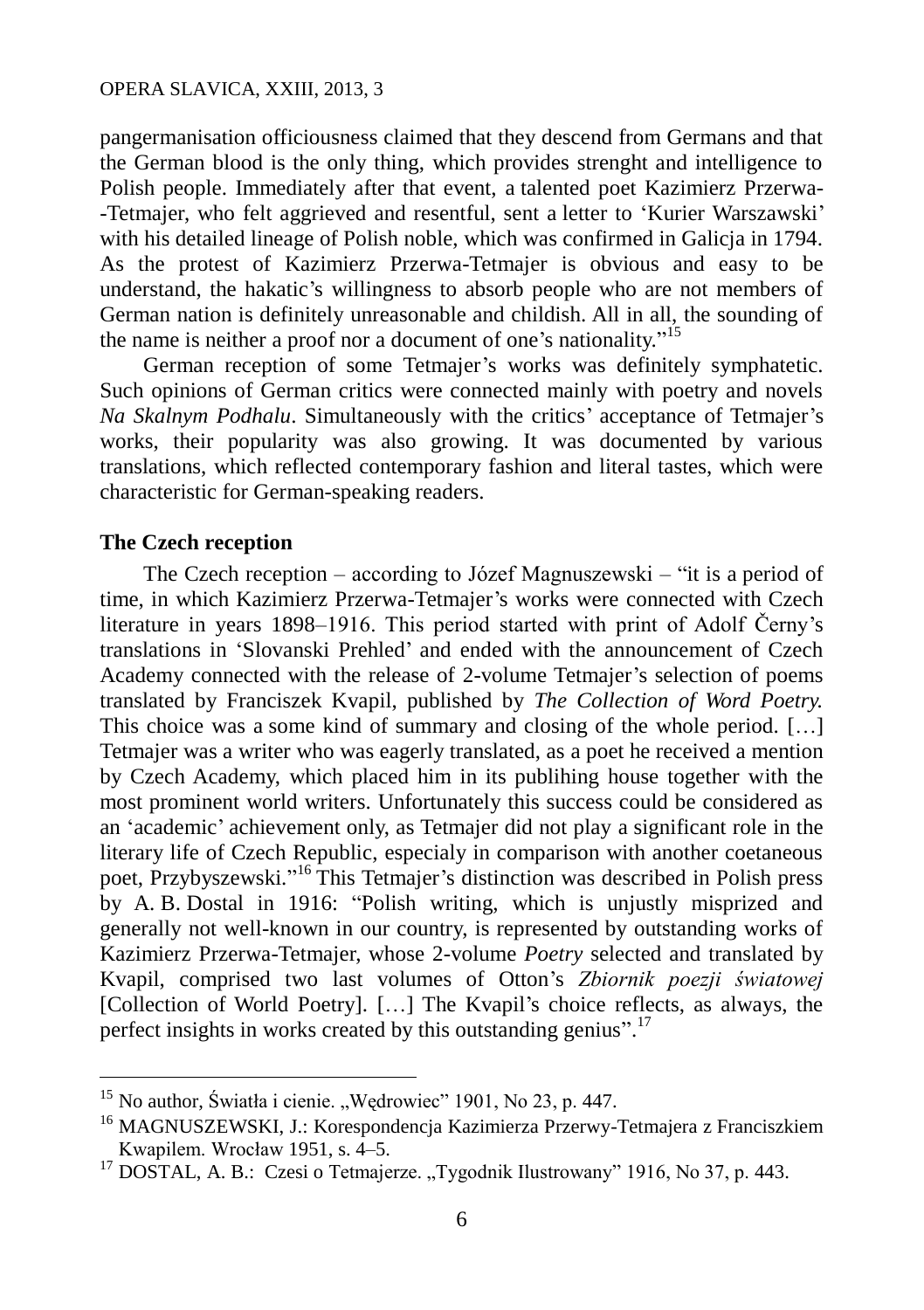Despite Magnuszewki's remarks about the minor influence of Tetmajer on Czech literary life, some other aspects, which had a real impact on reception and popularity are worth ephasizing. Jerzy Śliziński in the article *Kazimierz Przerwa Tetmajer w Czechosłowacji* [Kazimierz Przerwa Tetmajer in Czechoslovakia] – "Czech critics, especially at the turn of  $19<sup>th</sup>$  and  $20<sup>th</sup>$  century, prized the literary activity of Kazimierz Przerwa Tetmajer."<sup>18</sup> What is more, according to above--mentioned speaker: "At the turn of centuries, especially during last years of the  $19<sup>th</sup>$  century and first twenty years of the  $20<sup>th</sup>$  century, Tetmajer's works was very popular and appraised amoung our South-West neighbours. In years 1989–1919, fourteen works of Tetmajer, were translated into Czech and were released as book editions."<sup>19</sup>

This state of affairs was confirmed by A. B. Dostal, who wrote about Czech translations of Tetmajer's works in 'Kurier Lwowski' in 1916: "We must admit that: Czechs are well-informed as far as Polish literature is concerned. Almost all outstanding Polish works have been translated and are available for Czech readers. Moreover, these translations are usually very good, often brilliant. […] The fact that Kazimierz Przerwa-Tetmajer is present and popular in Czech is obvious and easy to understand, he is well-known there as he is a one of the most outstanding contemporary Polish poets. He is also frequently metntioned and described in various Czech daily newspapers and magazines."<sup>20</sup> 'Tetmajer appeared mainly in 'Slovianski Přehled', who was started up in 1898 by Adolf Černy in order to popularize Slavic culture and literature.

The reviews about Tetmajer's works were published there by Paula Maternovo, Czech woman of letters, a publicist, an author or numerous translations of the Polish literature into Czech, e.g. she was a translator of *Otchłań*. According to Magnuszewski as well as Śliziński: "The popularity of Tetmajer's works in Czech at the turn of the  $19<sup>th</sup>$  and the  $20<sup>th</sup>$  century, was undoubtably the result of the activity of Jarosław Vrchlicki, a main representant of so called cosmopolitan movement in Czech poetry, as well as of activity of other poets, who were members of this group. […] Another Czech poet, who had an influence on Tetmajer's popularity in Czech Republic was Vrchlicki's epigone, a true Polonophile and translator of Polish poetry Francisek Kvapil, who was strongly conncted with Polish literature and science. […] Another person connected with the movement represented by Vrchlicki was Czech Slavist Adoft

<u>.</u>

<sup>&</sup>lt;sup>18</sup> ŚLIZIŃSKI, J.: Kazimierz Przerwa Tetmajer w Czechosłowacji. "Przegląd Humanistyczny" 1965, No 6., p. 169–171.

<sup>19</sup> Ibidem, p. 169.

<sup>&</sup>lt;sup>20</sup> DOSTAL, A. B.: Czeski przekład poezji K. Tetmajera. "Kurier Lwowski" 1916, No 523, p. 2–3.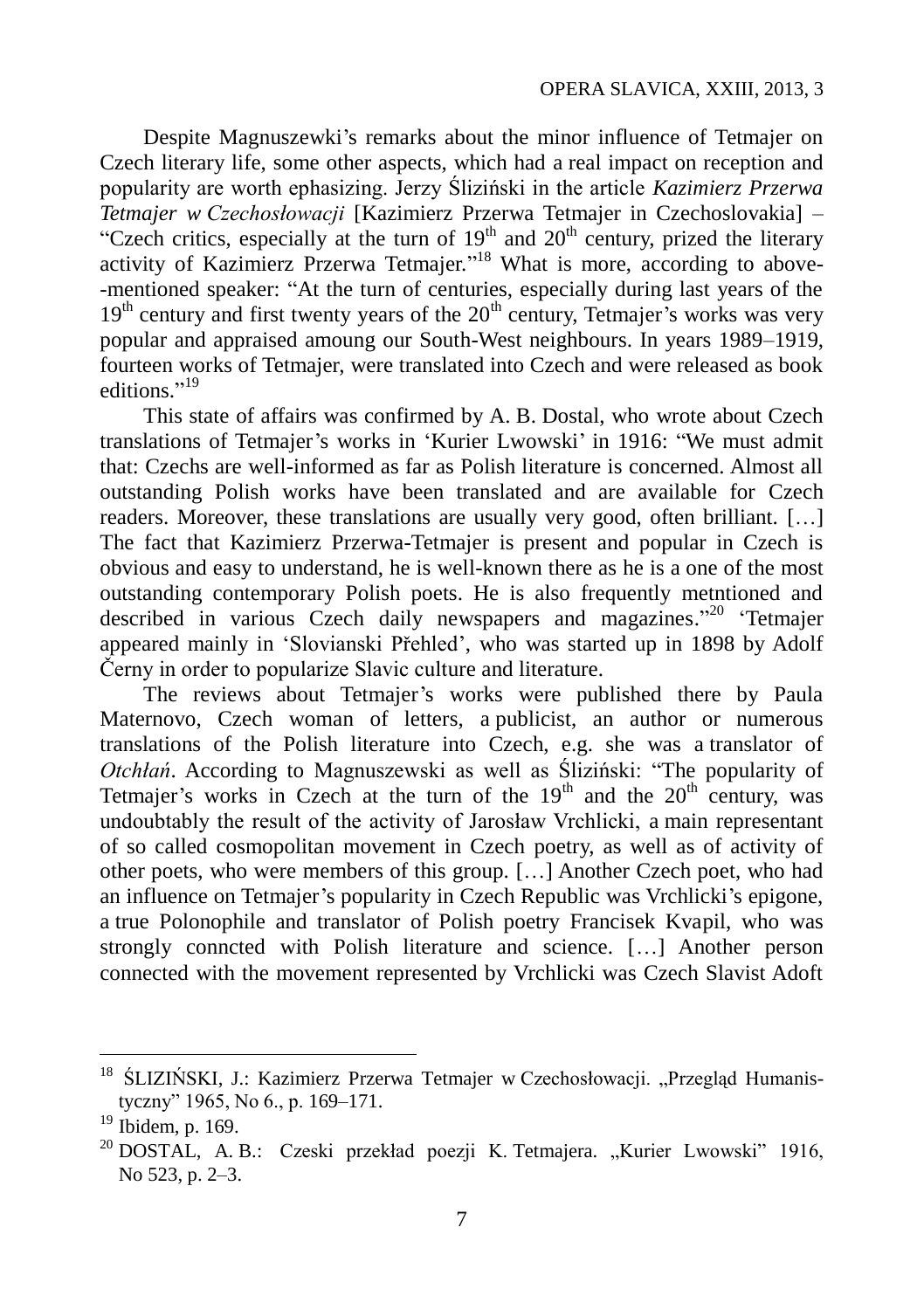Černy, a poet who used a nickname Jan Rokyta, a friend of Poland and a propagator of Polish culture in Czech." 21

In 1898 Tetmajer was appreciably astonished by the Czech interest in his works and he declared that himself in letter to Kvapil: "I was informed by Mr. Czerny, as well as by his 'Słowiański Przegląd' [Slavic Digest], that your intention is to popularize my writings among Czech audience; it is a great, unexpected, as well as unearned honour for me, for which I am extremely grateful. I am totaly amazed and not sensible of the reason why you have paid attention to my works. Mr. Czerny mentioned also some translations, which were done by you in 'Czeski Revue'."<sup>22</sup> Tetmajer was definitely delighted by these translations: "Your previous letter and books, together with translations, have been delivered to me recently, and I politely thank you for them! These translations are unusually beautiful and it is really difficult to find such brilliant translations as yours!"23

All in all, the reception of Tetmajer's works in Czech can be described as very good, but it did not visibly influence the literal life of this country at that time. The popularity and number of readers in Czech was also considerable, much bigger in comparison with e.g Germany, and it is proved by numerous translations and quoted opinions.

## **The Slovakian reception**

The description of Slovakian reception of Tetmajer's works shall be started with statement proposed by Danuta Abrahamowicz, the author of the article *Recepcja Kazimierza Przerwy Tetmajera w Słowacji* [The Reception of Kazimierz Przerwa-Tetmajer's works in Slovakia]. – that he was one of the most popular Polish writer in Slovakia.<sup>24</sup> Additionally, "his Highlander novels and stories [...] were favourite readings for both teenagers and adults, that is why there were published few times with large circulation."<sup>25</sup> Tetmajer's meteoric career was mainly connected with the huge popularity of novels *Na Skalnym Podhalu* among Slovaks, "whose deeply rooted tradition and customs were strongly connected with mountains, Tatras especially, which were considered to be their cradle, a free land of bold and rebelious people. […] Precious brigand freedom caused many

<u>.</u>

<sup>21</sup> ŚLIZIŃSKI, J.: Op. cit.

<sup>&</sup>lt;sup>22</sup> TETMAJER, K.: Letter to Franciszek Kvapil, from  $15<sup>th</sup>$  November 1898. Cit.: MAG-NUSZEWSKI, J.: Korespondencja…, op. cit., p. 7.

<sup>&</sup>lt;sup>23</sup> TETMAJER, K.: Letter to Franciszek Kvapil, from  $25<sup>th</sup>$  November 1898. Cit.: MAG-NUSZEWSKI, J.: Korespondencja…, op. cit., p. 8.

<sup>&</sup>lt;sup>24</sup> ABRAMOWICZ, D.: Recepcja Kazimierza Przerwy Tetmajera w Słowacji. "Slavia Occidentalis" 1967, Vol. 26., p. 3–16.

 $25$  Ibidem, p. 6.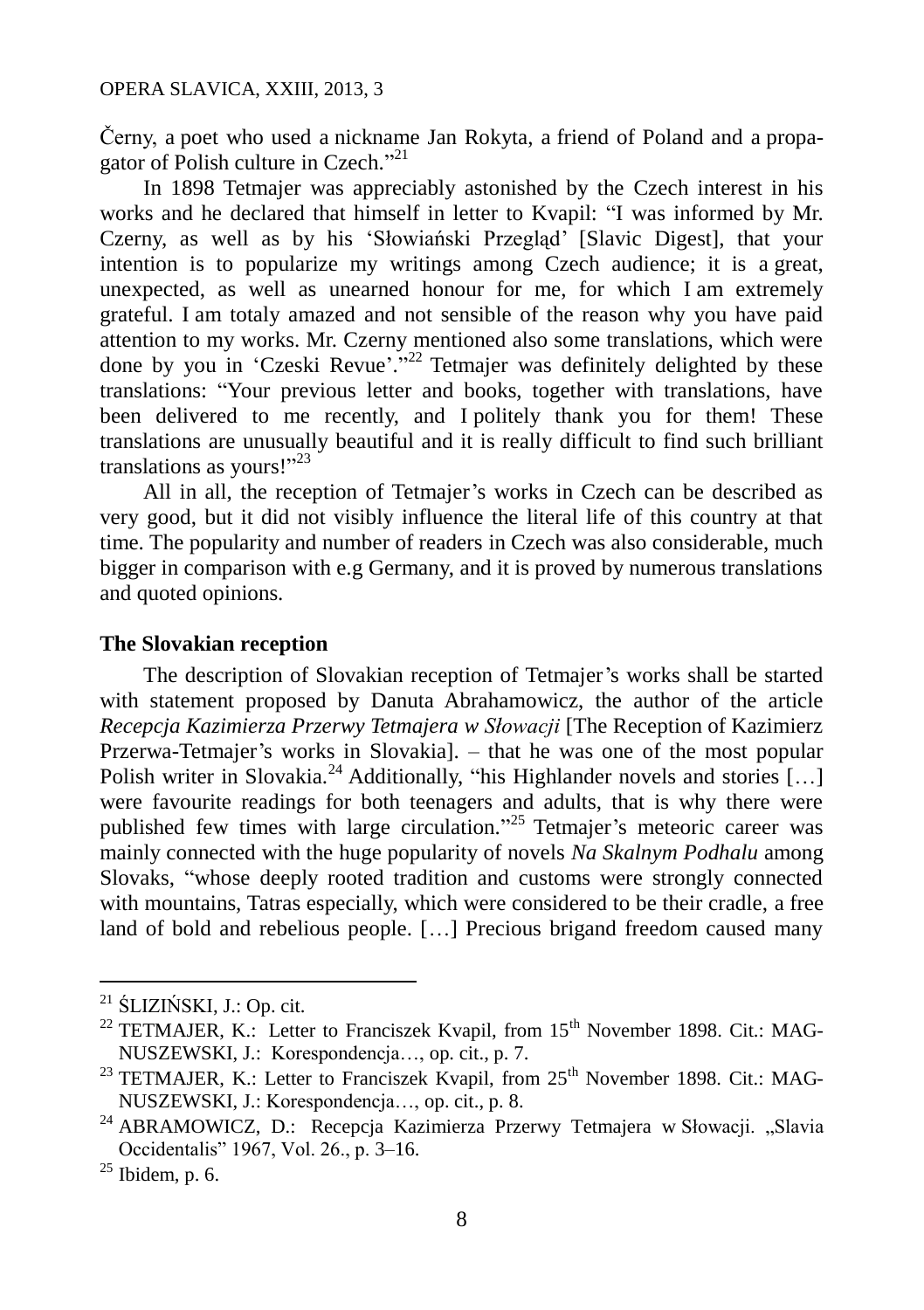accociations with the social and the national freedom. Highlanders, brigands especially, became heroes of the local folk poetry and the art. That was a reason, why mountains were understood in Slovakia as their pure homeland uncontaminated with the foreign influences. Therefore, it is not surprising that Tetmajer's stories about Podhale were appreciated by Slovaks and that they were almost incorporated into their national culture."<sup>26</sup> It was also confirmed by Elena Maróthy Šoltésova in review published in 1912 in magazine 'Živena', that the main reason of this release was a book edition of translation of Tetmajer's work: "These stories are so Slovak, what is definitely stunning that they came to Slovakia as a translated work, not as a work of one of the Slovak artists. The explanation for this fact is only one: there are two sides of the Tatra Mountains. […] Let's gratify and enjoy that Tetmajer's *Povesti z Tatier* became a part of our literature, as they belong to it in the same extent as to the Polish literature, what can be easily noticed and felt while reading."<sup>27</sup>

Providing and analyzing the history of translation of the text *Na Skalnym Podhalu* we cannot ommit František Votruba. His few translations – as Abrahamowicz points out – paid attention to Kazimierz Przerwa-Tetmajer and were the earliest translations of this author, which were published in Slovakia. Another translator, who was considered to be a brilliant translator of Tetmajer's stories was secondary Slovakian poet, who came from Liptowo and lived in Budapest, Peter Bella, known as Horal [ang. Mountaineer]. Before the release of the book edition by publishig house, these translations were printed in – as Abrahamowicz claims – magazines, firstly in 'Dennica', subsequently in 'Slovenské pohľady' and 'Živena'. The translations did not significantly differ from the original text and was – according to critics – perfect."<sup>28</sup> These translations were also appreciated by above-mentioned Maróthy-Šoltesova: "the Tatra Mountains […] were transfered to us by Horal, who derives from the Tatra lineage from Liptowo. That is not a surprise that they fell to us as an avalanche of sappy, luscious resin smell of their alpine homeland, with its fresh invigorating cool breath of morning wind at sunrise. […] That is why, we are grateful for them to fraternal poet and to our translator, who turned out to be the most capable to do this particular translation." <sup>29</sup> In his letter to translator from 1911, Tetmajer also confirmed with satisfaction that that this translation was 'very beautiful': "Thank you a lot for the volume of *Povesti z Tatier,* which was delivered to me recently,

 $26$  Ibidem, p. 12.

<sup>&</sup>lt;sup>27</sup> MARÓTHY ŠOLTÉSOVÁ, E.: Povesti z Tatier. "Živena" III, 1912, No 4, 5, 6. Cit.: D. Abramowicz…, op. cit., p. 13–14.

<sup>28</sup> Ibidem, p. 13.

 $29$  Ibidem, p. 14.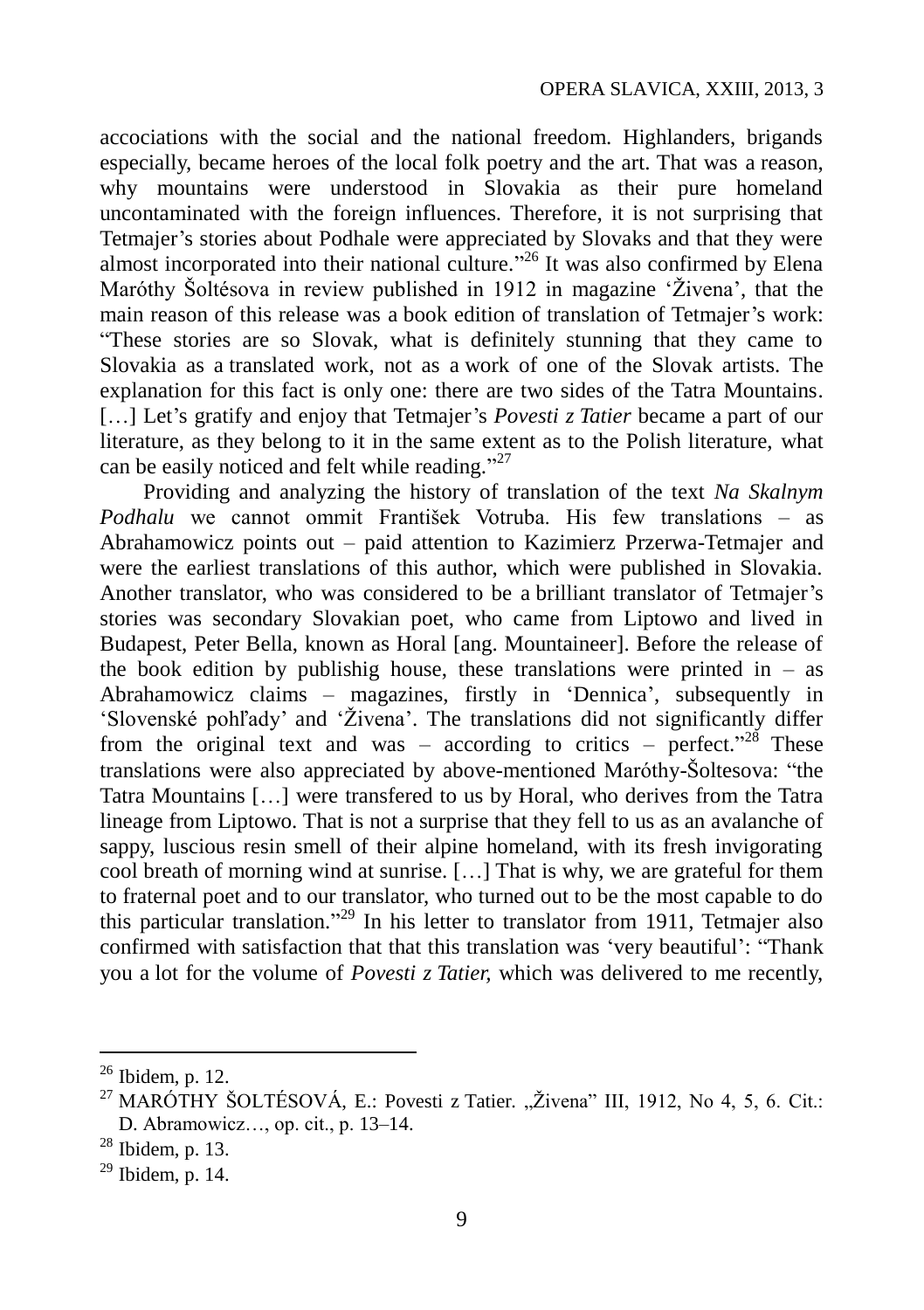I welcomed that work with huge staisfaction. Translation seems to me to be very beautiful."30

Translations of Tetmajer's works were printed in 1903 in many magazines e.g. 'Dennica', 'Živena', 'Slovenský Týždenník' and 'Ľudové Noviny', e.g. *Melancholia*, translated mainly by František Votruba.<sup>31</sup> He also wrote atricles discussing the works of Polish writers (Konopnicka, Tetmajer).<sup>32</sup> "It is very characteristic – according to Abrahamowicz – that Vortruba never forgets about the social role of the writer even he was strongly fascinated by their finesse and by the new literary movements. There are many facts, which pay attention to this issue, i.a. the circumstance that Tetmajer's *Laureat* was perceived by him as his own program statement, which was published by him in his translations many times."<sup>33</sup>

Other Tetmajer's works, which represented Young Poland movement could be also found as translations of Ján Uram and Milan Frič, who worked for 'Dennica' (he translated *Otchłań*), however these two translators did not introduce any improvements or novelties in the selection of the works and they followed the way delineated by Vortruba: a sociological one. The only one translator, who proposed translations of the other Tetmajer's works were Juraj Slavík (nickname – Neresnický), a prominent Slovak politician, who participated vigorously in the lirary life before the First World War. He translated few Tetmajer's poems, a part of a series *Qui amant*, but despite of this – as Abrahamowicz concludes – Tetmajer as a poet remained still unknown in Slovakia.<sup>34</sup> Additionally, it is difficult to award a judgement, "which of his works: *Otchłań*, *Melancholia* or Highlander novels were the most influencial as far as development tendencies of Slovak literature are concerned. Tetmajer's works due to the local folk subject and Podhale motifs became an integral part of Slovak literature and any other Polish writer cannot compete with him in this issue."<sup>35</sup>

Undoubtably, the reception of Tetmajer's works in Slovakia was enthusiastic and was mainly connected with *Na Skalnym Podhalu*, which became a integral part of Slovak literature and culture and played a significant unrivalled role in them. Therefore, this particular work was proved to be very popular among Slovaks and any other contemporary Polish writer could not pride on such achievement.

<u>.</u>

 $34$  Ibidem, p. 12.

<sup>&</sup>lt;sup>30</sup> ŚLIZIŃSKI, J.: Listy Kazimierza Przerwy Tetmajera do Petra Belli-Horala. "Przegląd Humanistyczny" 1963, No 3, p. 155–159.

<sup>&</sup>lt;sup>31</sup> ABRAMOWICZ, D.: Op. cit., p. 7.

 $32$  Ibidem, p. 9.

 $33$  Ibidem, p. 11.

<sup>35</sup> Ibidem, p. 15.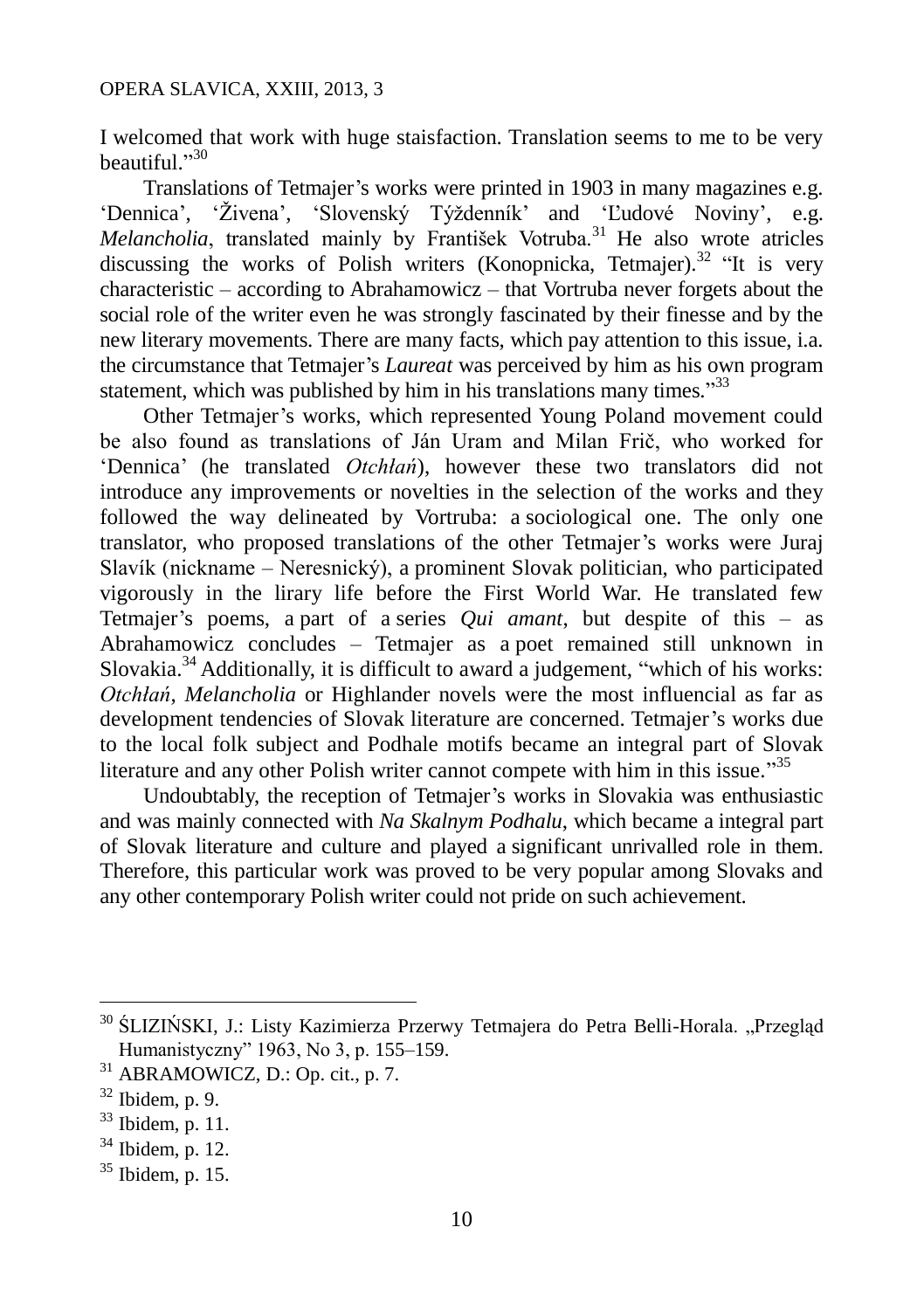### **The Russian reception**

In the Russian reception the biggest role was played by the impressive, ten- -volume translation of collection of Tetmajer's prose, from 1908–1912. This unusual (as far as Tejmajer's works are concerned) translation phonomenon, in which participated various translators, was described in 'Nowa Reforma' and provided hue amount of information to Polish readers in 1909, revealed the size and details of this endeavor i.a. the Tetmajer's accession to association of Russian writers in order to defend his copywrights: "W. M. Sablin, one of the biggest bookstore companies in Moscow, published translated Tetmajer's novels: '*Anioł śmierci, Panna Mery, Zatracenie, Otchłań, Rewolucja, Melancholia* (second edition) and *Na Skalnym Podhalu,* two volumes in one. Concurrently, one of the magazines printed a translation of *Maryna z Hrubego,* a recent novel of our Polish author.

At this time, due to the lack of the appropriate literary convention, which regulated the rights of foreign authors to their works, Russian publishing houses did not pay a rightful honorarium to authors originating from other countries for translations of their works. This situation did not change even after the strong protests, which were published in Polish press i.a. in article entitled *Rabunek literacki* which was printed in 'Kurier Warszawski' from 1908. In this article an anynomous author emphasizes the economic side of this issue: "thanks to the Petersburg publishing house 'Eos' the volume entitled *Sbornik Mołodoj Polszi,* edited by Eugeniusz Trapowski and translated mainly by him, was released. [The above-mentioned book consisted of various works of many Polish writers, i.a. Tetmajer's *Tryumf*]. This large volume costs one rouble. So cheap. Russia has many other serious publishing houses, which offer their products in really appealing prices, e.g. 'Znanie' and 'Szypownik', where biggest part of contemporary 'Young Russia's' works are being printed. […]. But, let's go back to translations. Translations of Polish writers are still present in Russian magazines; translations – secured by authors rights in rare cases only and paid only ocaasionally, almost never. As a result of lack of rights securing the authors againts the depredation (even these authors were subjected to Russia as e.g. Poles were), the magazine 'Wiestnik inostrannoj literatury' was created, which provided translations only and did not even answer to authors' letters […]. Authors, whose works were included in the volume *Sbornik Mołodoj Polszi*, did not receive the honorarium, but also did not receive books, even the 'Sbornik' was in book trade for two months until that time. They loot us without an excuse. Writers would not set hard conditions while facing the lack of literary convention, Russian publishers cannot afford to pay as much money for the right to translation as they pay for the translators' work. […] It would be fair and honest, without a huge difference in revenue, if there would be plenty of licence payers. Right now, the only one Russian magazine 'Sbornik' released by 'Eos' publishing house can be appraised by Polish authors: the Trapowskis' translations are better than correct,